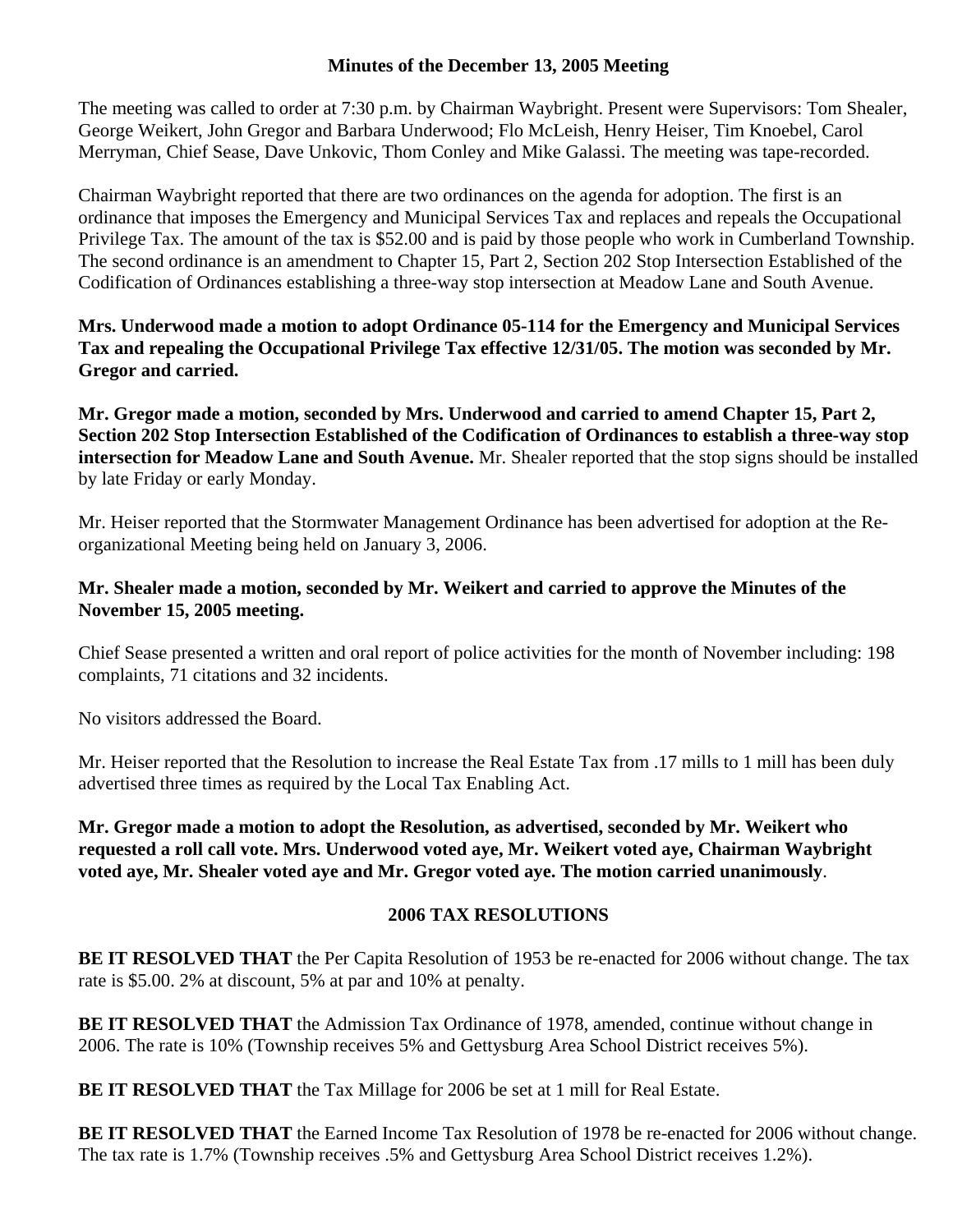**BE IT RESOLVED THAT** the Realty Transfer Tax Resolution of 1995 be re-enacted for 2006 without change. The tax rate is 1% (Township receives .5% and Gettysburg Area School District receives .5%).

Chairman Waybright reported that the Board worked long and hard on the 2006 Budget and there were some difficulties and that is the reason for the tax increase. **Mr. Gregor made a motion to adopt the 2006 Budget as tentatively adopted on November 15, 2005, seconded by Mrs. Underwood. A roll call vote was taken as follows: Mrs. Underwood voted aye, Mr. Weikert voted aye, Chairman Waybright vote aye, Mr. Shealer voted aye and Mr. Gregor voted aye. The motion carried unanimously.** 

Chairman Waybright also reported that the Board had some difficulties with the Waste Hauling Contract, but there was only one bidder that met all of the requirements of the bid, that being Waste Management of Greencastle. Mr. Gregor stated that having only one bid puts the township between a "rock and a hard place" and unfortunately there was a substantial increase from the previous contract. He added that he has seen in the paper that the other municipalities have also gotten the same kind of increase and the township's residents can contract with another hauler if they so chose. **Mr. Gregor made a motion to accept the contract from Waste Management, good for three years with an optional one-year extension, seconded by Mr. Weikert and carried.** 

Ms. McLeish reported that the consultants have prepared the draft Land Use Assumptions Report and presented it to the Traffic Advisory Committee for review. A few revisions have been made to the report and it is ready to go to the adjoining municipalities for their review. She added that holding a public hearing is a requirement of the township's Act 209 and the Traffic Advisory Committee will present their findings to the Board at that hearing. She also reported that the township's Planning Commission will be invited to the hearing. **Mr. Shealer made a motion to advertise the public hearing for January 18, 2006 at 7:00 p.m., seconded by Mr. Gregor and carried.** 

Ms. McLeish reported that the Adams County Earned Income Tax Collection Agency is merging with the York Collection Agency to become the York Adams Tax Bureau and there are five documents that need to be executed in this regard. The first is a Joint Agreement to be part of and participate in the York Adams Tax Bureau. The agreement also designates the agency to collect the taxes authorized by the Local Tax Enabling Act (Earned Income Tax and Emergency and Municipal Services Tax) effective January 1, 2006. **Mr. Shealer made a motion, seconded by Mr. Weikert and carried to approve the Joint Agreement to participate with the York Adams Tax Bureau.** 

**Mr. Gregor made a motion, seconded by Mr. Weikert and carried to approve the Electronic Tax Enrollment Form for the York Adams Tax Bureau.** This will enable the Bureau to electronically disperse funds into the township's General Fund.

A representative to the Board of Directors of the York Adams Tax Bureau was nor appointed at this time, but will be appointed at the Re-organization Meeting on January 3, 2006.

**Mr. Gregor made a motion, seconded by Mr. Weikert and carried to approve a Joint Agreement and Resolution 05-35 authorizing the York Adams Tax Bureau to collect the Emergency and Municipal Services Tax.** 

**Mr. Weikert made a motion, seconded by Mrs. Underwood and carried to adopt Resolution 05-36 authorizing and empowering the York Adams Tax Bureau to impose and retain those costs and fees associated with the collection of delinquent taxes in accordance with Act 192 of 2004.** 

**Mr. Gregor made a motion, seconded by Mrs. Underwood and carried to appoint Carol Sieck as Auditor for a six-year term expiring 12/31/2011.**